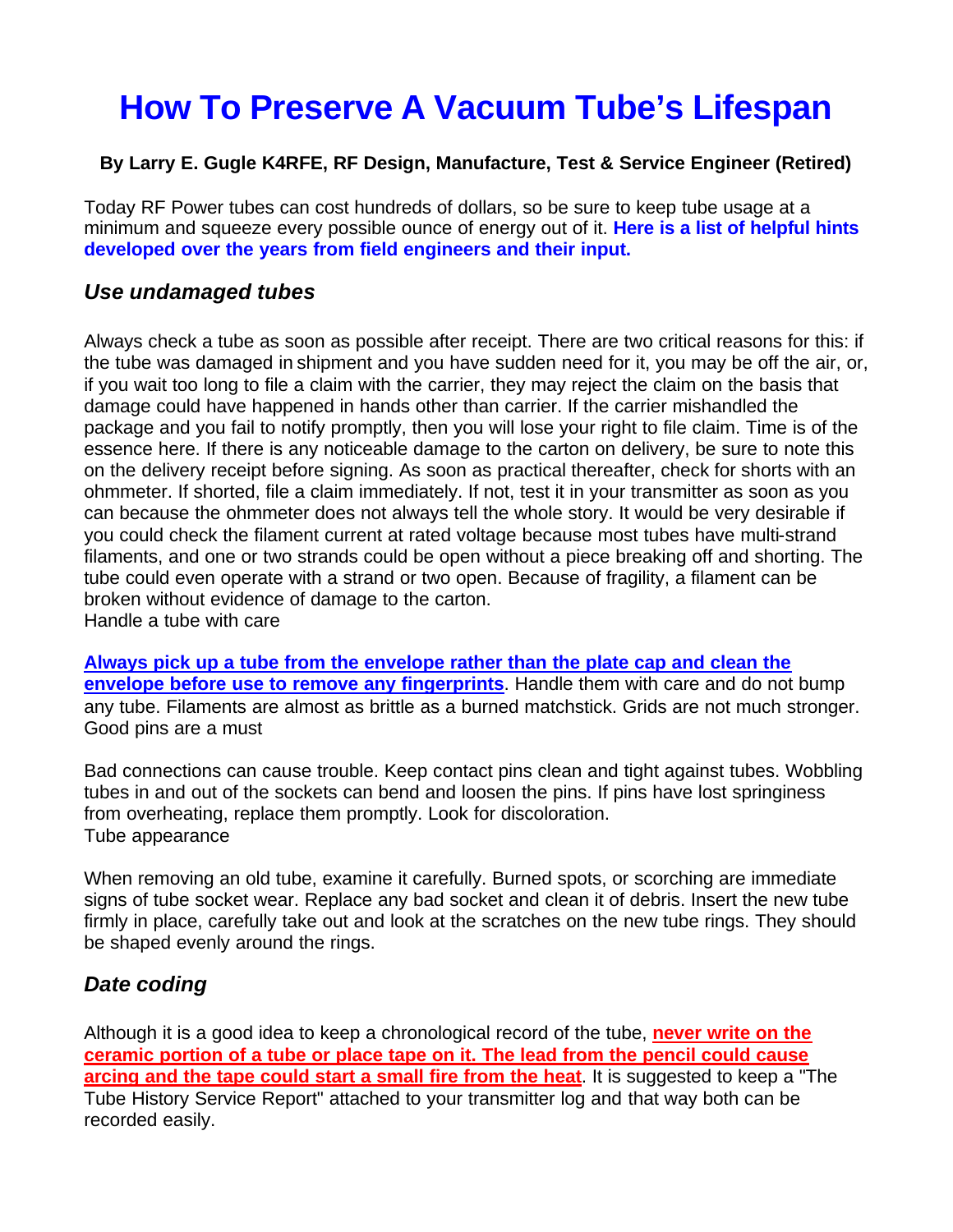# *Glass tube envelopes*

Today's reliable ceramic has replaced most glass stems. However, if your transmitter or amplifier requires glass envelope tubes, **it is suggested to keep the tube in an airtight plastic bag to avoid rusting of the Kovar alloy that seals the tube**. **Rusting of the Kovar could compromise the internal vacuum and the tube could go to air rendering it useless**.

# *Keep it cool*

**The cooler tubes operate, the better. Be sure your air system is in good condition**. Keep filters clean. Keep circuit efficiency high. It is a good idea to occasionally take the tube out and inspect the cooling fins for trash and insects. Several blocked fins could cause enough concentrated heat to crack a ceramic seal. Watch for discoloration of anodes and fins due to high temperatures

# *Effects of Altitude on Tube Life*

**It is not your attitude, but your altitude that determines tube life sometimes. In the high elevations, thin air gives less cooling for the same volume at sea level. Keep a thermometer near your transmitter or external RF Power Amplifier to check room temperatures according to designer's specifications. Lower air dielectric values at altitude could possibly result in external arcing.**

# *Tuning at installation*

Re-adjust the transmitter when installing a tube. Keep in mind that each tube is an individual, just like you! Each tube requires its own tuning at installation. If the new tube exactly matches the previous tube, you are fortunate. Since all tubes are not created equal, transmitter manufacturers provide for adjustments. **Remember good life depends on good operating conditions. Keep plate and grid dissipation to a minimum (efficiency high). Keep tubes properly loaded to avoid high RF voltages, which may cause arcing, and sometimes cracking of the ceramic.** Be sure you are not trying to tune the final to some harmonic and that there are no parasitic oscillations (neutralizing). During certain weather conditions, tube loading can change due to ice, etc. on the antenna or transmission line. Lowering power may be in order to keep R.F. voltages in the tube plate circuit down.

# *Adjusting filament voltage*

**Tubes commonly do not need to run at transmitter manufacturer's rated voltage. They can run at reduced voltage and still produce maximum output**. When installing your tube, gradually bring the filament voltage up to the manufacturer's rated voltage. Allow the tube to season in at this voltage for a few hundred hours. After the tube has been successfully installed and seasoned, gradually bring the voltage down to a level where 100% output remains. Over time as the output begins to fall, you can steadily raise the voltage a few 10th of a volt to maintain output requirements.